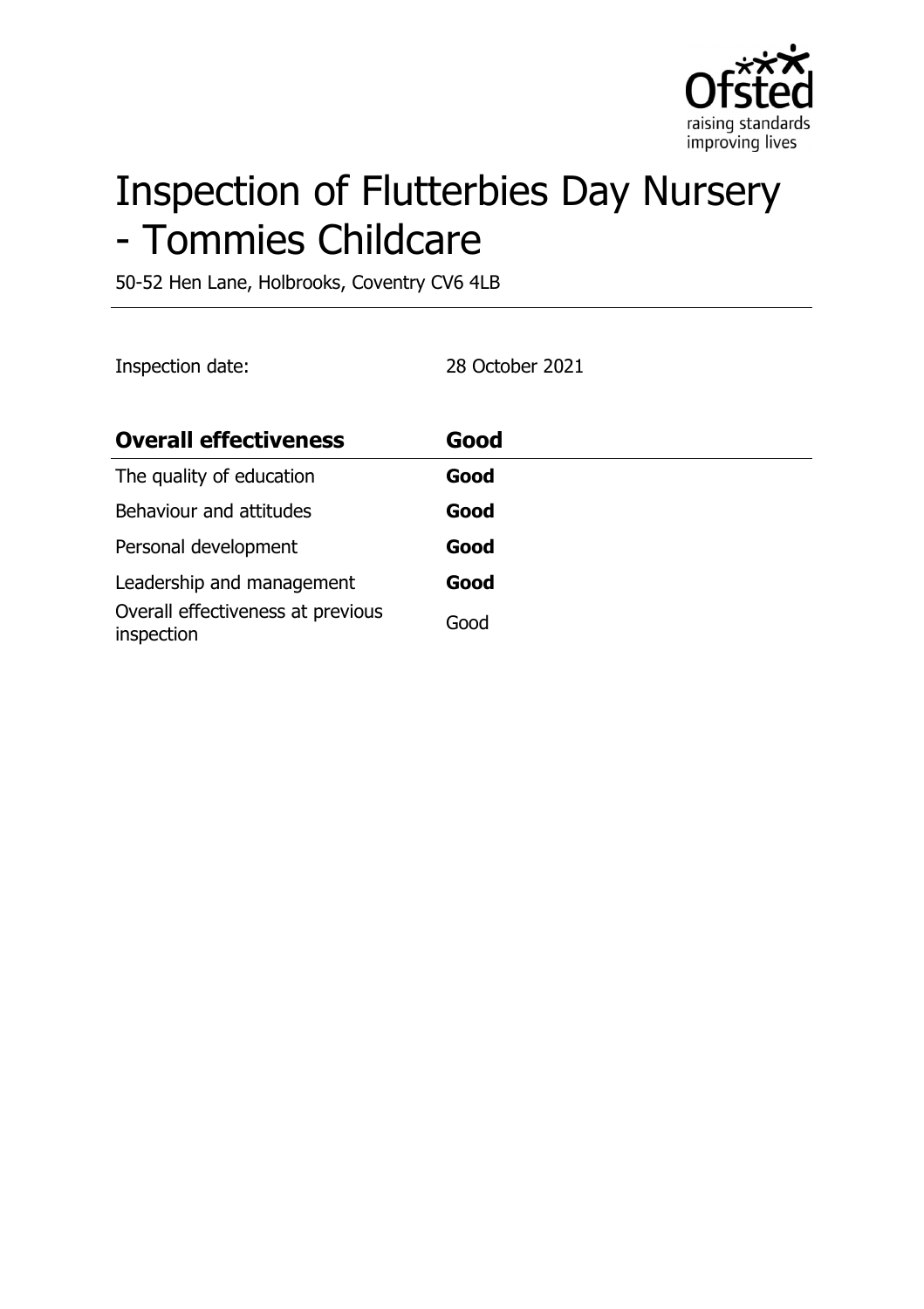

# **What is it like to attend this early years setting?**

#### **The provision is good**

Children play in a stimulating environment and demonstrate high levels of concentration and involvement. Children and babies confidently explore and investigate different textures and practise their handling skills in a variety of ways. Due to the time of year, this includes their enjoyment of getting involved in activities using pumpkins.

Children behave well and play cooperatively. Older children talk confidently with staff and with their friends while they explore the resources that are available to them. Staff ensure that children's learning builds successfully on what they already know and can do. They work with parents to ensure that children with special educational needs and/or disabilities receive the additional support that they may need. Staff support children's communication and language development well. They encourage signing as a form of non-verbal communication while helping younger children to develop their speaking skills.

Children develop independence. This includes managing their own hygiene and personal needs. Staff support children in making independent, spontaneous decisions about their play. Children currently separate from their parents in the reception area because the nursery's COVID-19 risk assessment is that to minimise possible risks to health, parents do not enter the nursery each day. That said, special arrangements are made to address the emotional security of children new to the nursery through a planned settling-in period when parents sit with their child in the child's playroom. Children happily separate from their parents on arrival.

#### **What does the early years setting do well and what does it need to do better?**

- $\blacksquare$  There have been changes to the manager and the staff team during the past year. In order to maintain required staff-to-child ratios, bank staff who work for the company are supplementing the core group of key persons while recruitment continues. Procedures for recruitment, selection and induction are robust so that staff have the required skills to ensure the best outcomes for children.
- Staff initially obtain information from parents about their child's interests and about what the child knows and can do. They then continue to observe, assess and use parents' information to ensure that children are consistently challenged to reach the next stage in their learning. Children develop good skills that help them to be ready for the move on to the next stage in their education.
- $\blacksquare$  Older children talk about their interests and share ideas with staff about their play. For example, they decide that they want to make different kinds of tea while playing in the water tray. They talk about the change to the colour of the water and how it began to smell when they added strawberry food colouring.
- $\blacksquare$  Staff provide a wide range of sensory play experiences for babies and children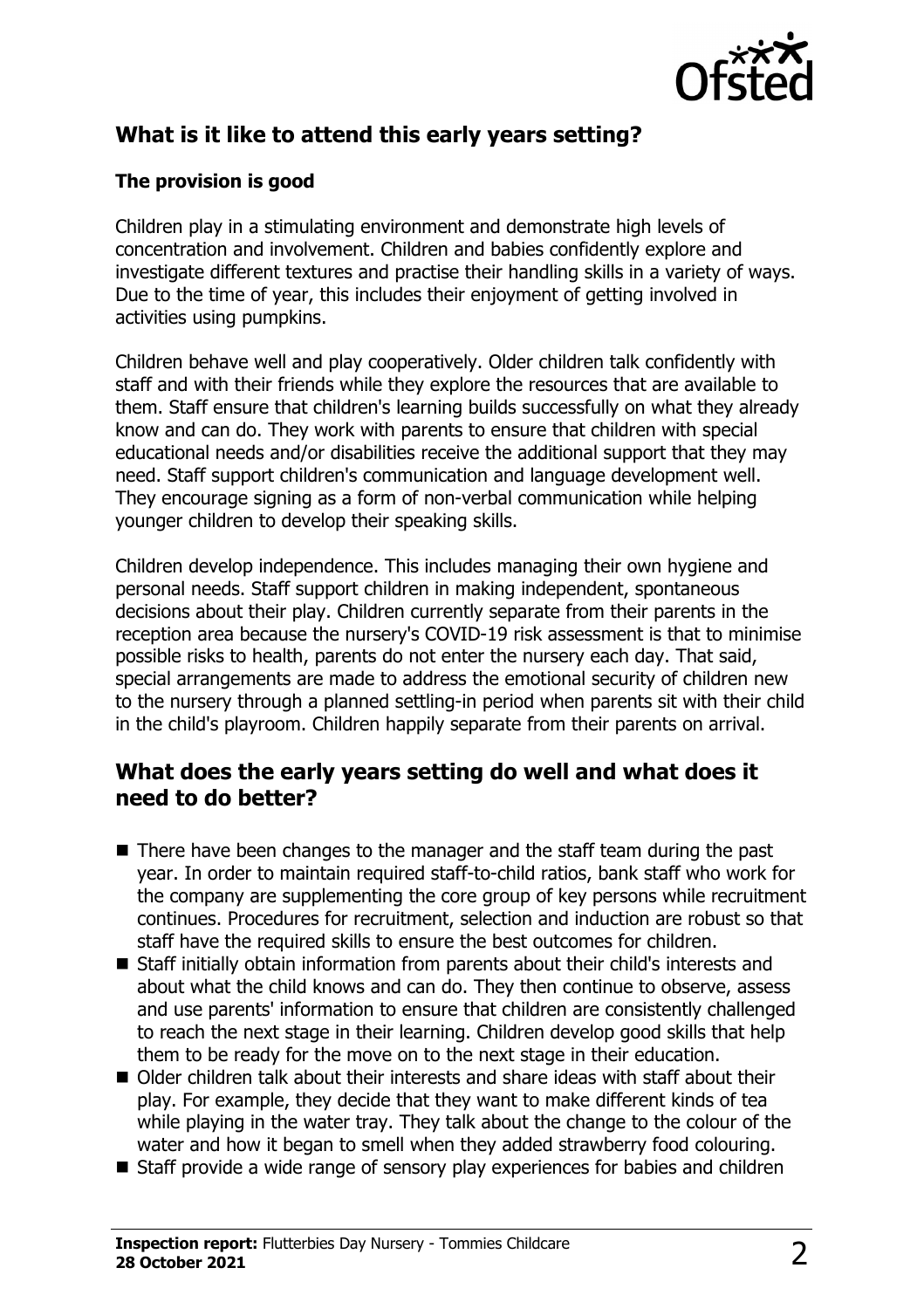

under two years. These are set out on the floor so that they are accessible to crawlers as well as walkers. The babies are interested when staff show them a pumpkin, flour and wooden spoons that are set out on a large tray. Staff show babies how to scoop some of the pumpkin flesh with a spoon, while also encouraging them to explore with their hands. Staff demonstrate how they can sprinkle flour through their fingers, and the babies mimic the staff. Some children take off their shoes and socks and staff encourage them to explore the different textures with their feet as well as their hands.

- $\blacksquare$  Older children spontaneously use mathematical language while they play, and staff make some references to quantities while speaking with children. However, staff do not fully support children in counting, with one-to-one correspondence or understanding and comparing quantities.
- Staff are fully aware of children's different care, medical and dietary needs. Individual care plans are easily accessible in playrooms to all staff who care for a child. Children eat healthy meals and snacks.
- Young children show a keenness for making marks. However, in the two-yearolds' play area, staff provide only small pieces of paper on a low-level table for the children to make marks with chalks. Staff do not consider whether some young children have developed the control of large muscle movements that lead to the manipulative skills that help these children limit their movements to the size of the paper provided.
- $\blacksquare$  Parents share positive views about the provision. They identify ways that they feel well-informed even though they do not currently enter the playrooms.

## **Safeguarding**

The arrangements for safeguarding are effective.

Staff complete training to keep their child protection knowledge up to date. They are aware of the signs of abuse and neglect and know the local referral procedures to follow if they have a concern. They are aware of the duty to prevent children being drawn into situations that put them at risk. The provider makes sure that the premises are secure so that children cannot leave unsupervised and unwanted visitors cannot gain access. Staff identify and successfully minimises potential risks indoors and outdoors. Required records are kept and policies and procedures are appropriately implemented.

#### **What does the setting need to do to improve?**

#### **To further improve the quality of the early years provision, the provider should:**

- $\blacksquare$  extend staff's practice for linking the development of young children's large muscle movements with their developing fine motor skills and pencil control
- $\blacksquare$  increase support for children as they develop an understanding of, and ability to compare, different quantities.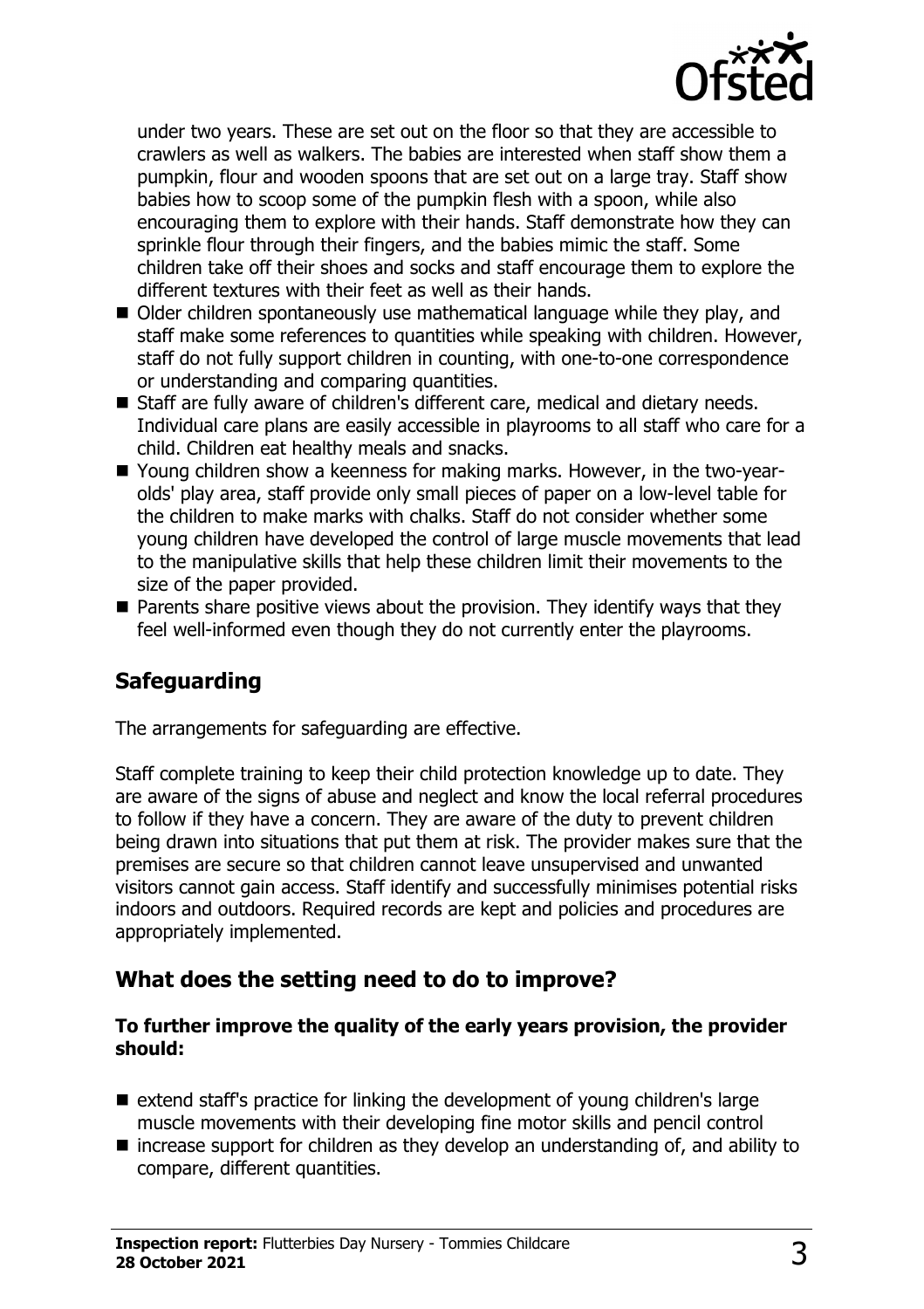

| <b>Setting details</b>                         |                                                        |
|------------------------------------------------|--------------------------------------------------------|
| Unique reference number                        | EY418306                                               |
| <b>Local authority</b>                         | Coventry                                               |
| <b>Inspection number</b>                       | 10210224                                               |
| <b>Type of provision</b>                       | Childcare on non-domestic premises                     |
| <b>Registers</b>                               | Early Years Register, Compulsory Childcare<br>Register |
| Day care type                                  | Full day care                                          |
| Age range of children at time of<br>inspection | $0$ to $4$                                             |
| <b>Total number of places</b>                  | 58                                                     |
| Number of children on roll                     | 69                                                     |
| Name of registered person                      | <b>Tommies Childcare Ltd</b>                           |
| Registered person unique<br>reference number   | RP900852                                               |
| <b>Telephone number</b>                        | 02476 638 700                                          |
| Date of previous inspection                    | 25 May 2017                                            |

#### **Information about this early years setting**

Flutterbies Day Nursery registered in 2010 and operates in Coventry. It is one of nine settings operated by Tommies Childcare Ltd. The nursery employs eight members of childcare staff, and all hold appropriate early years qualifications ranging from level 2 to level 6. The nursery is open from Monday to Friday all year round, except for bank holidays and one week over the Christmas period. Sessions are from 7.30am until 6pm. The nursery provides funded early education for two-, three- and four-year-old children.

## **Information about this inspection**

**Inspector**

Jan Burnet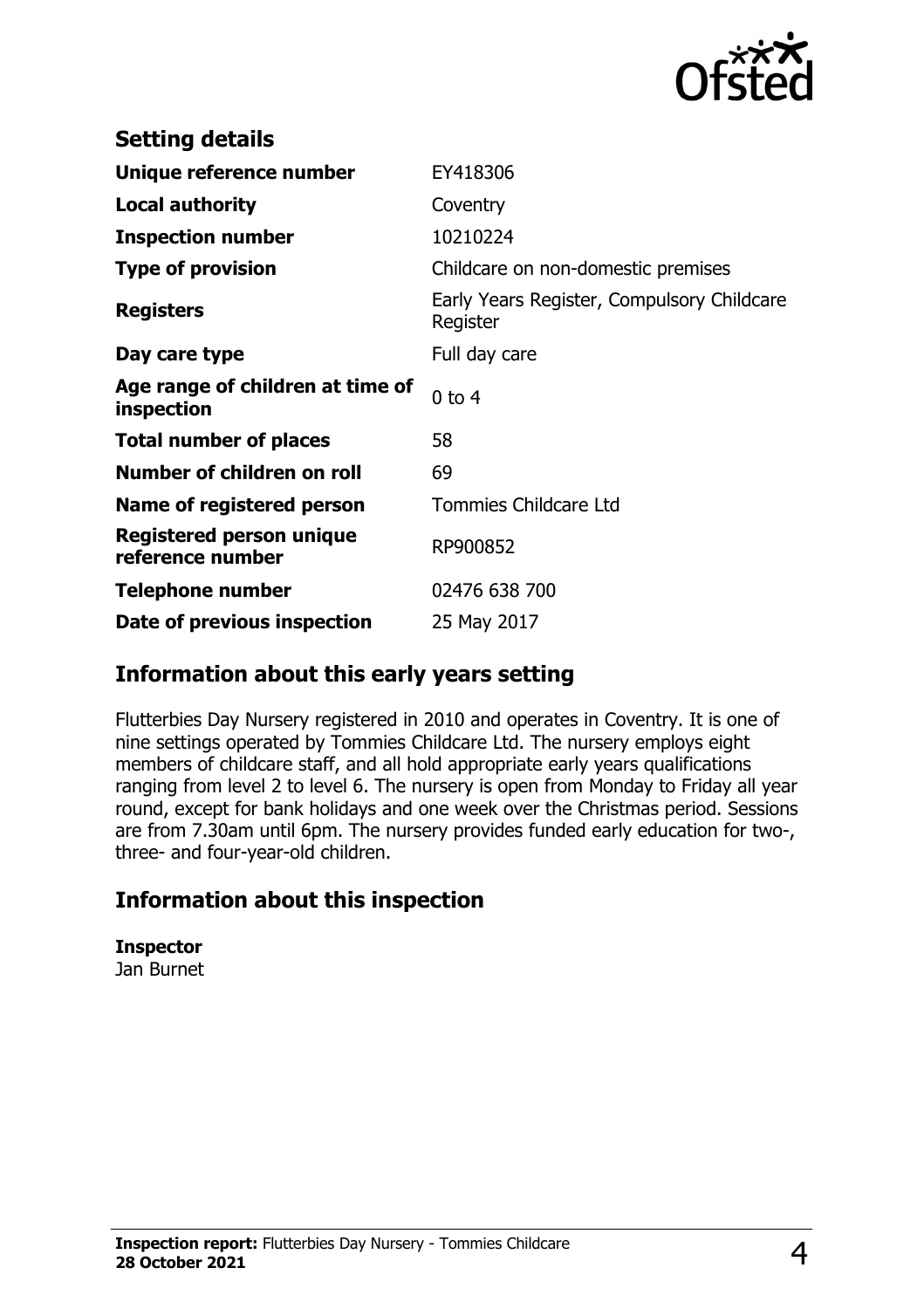

#### **Inspection activities**

- $\blacksquare$  This was the first routine inspection the provider received since the COVID-19 (coronavirus) pandemic began. The inspector discussed the impact of the pandemic with the manager and has taken that into account in her evaluation of the provider.
- $\blacksquare$  The manager and inspector completed a learning walk together of all areas of the nursery and discussed the early years curriculum.
- $\blacksquare$  The inspector observed the quality of education being provided, indoors and outdoors, and assessed the impact that this was having on children's learning.
- $\blacksquare$  The inspector talked to staff at appropriate times during the inspection. She also spoke with children.
- $\blacksquare$  The inspector carried out a joint observation of an activity with the manager.
- $\blacksquare$  The inspector spoke to parents during the inspection and took account of their views.
- $\blacksquare$  The inspector looked at relevant documentation and reviewed evidence of the suitability of staff working in the nursery.

We carried out this inspection under sections 49 and 50 of the Childcare Act 2006 on the quality and standards of provision that is registered on the Early Years Register. The registered person must ensure that this provision complies with the statutory framework for children's learning, development and care, known as the early years foundation stage.

If you are not happy with the inspection or the report, you can [complain to Ofsted](http://www.gov.uk/complain-ofsted-report).